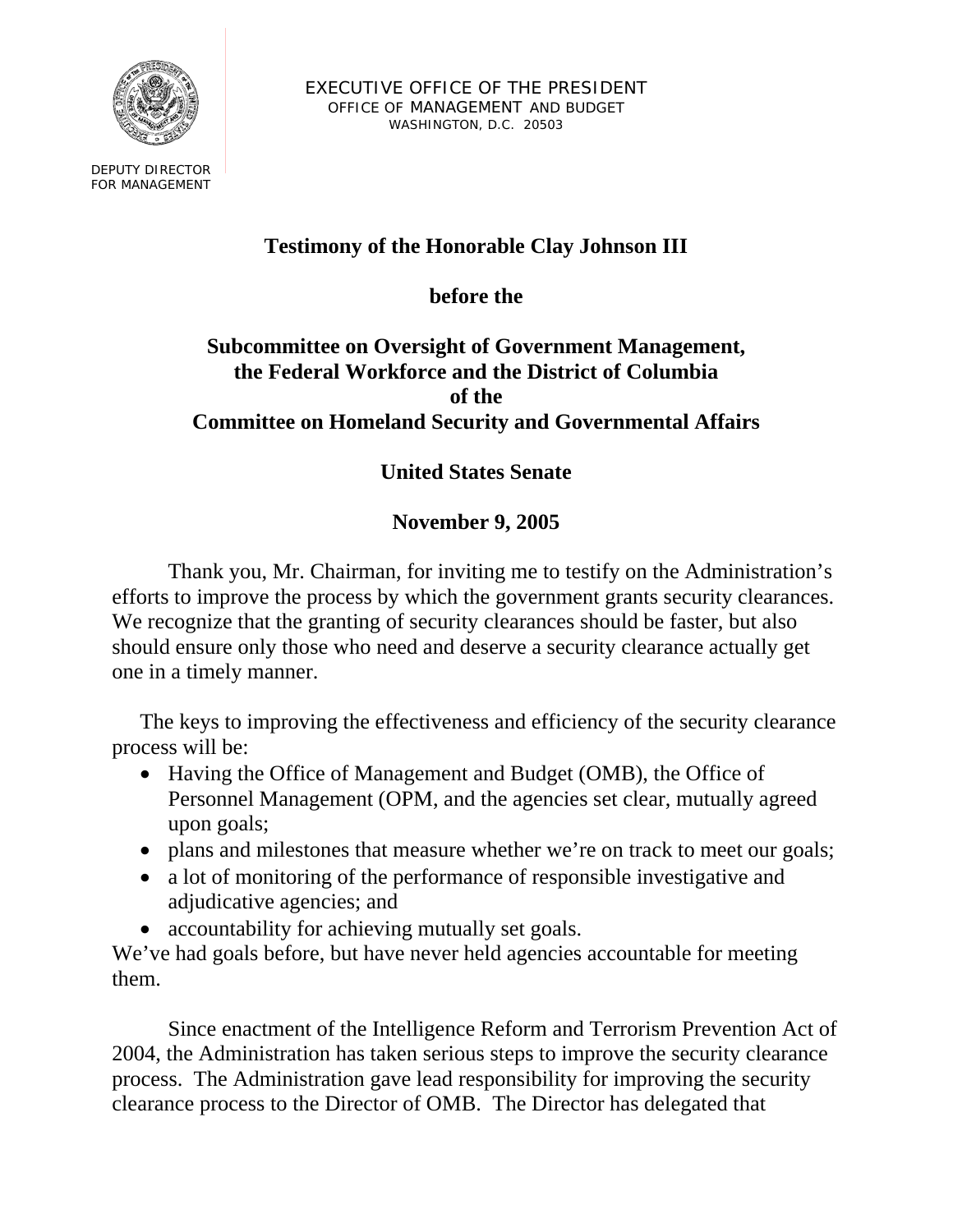responsibility to me. Various other responsibilities have also been delegated, principally the responsibility for the day-to-day supervision and monitoring of security clearance investigations, and for the tracking of the results of individual agency-performed adjudications, which were assigned to OPM.

To assist OMB and OPM in this endeavor, we have enlisted the support and commitment from all major agencies seeking and involved in providing security clearances. They include the Departments of Defense, Homeland Security, Energy, Justice, Transportation, Commerce, and State, as well as the National Archives and Records Administration and the Director of National Intelligence. These agencies, together with the National Security Council, which make up the Security Clearance Oversight Steering Committee, are committed to reforming the process and achieving the goals laid out in the Intelligence Reform and Terrorism Prevention Act: they are very proud to be a part of this effort.

The Security Clearance Oversight Steering Committee first met in August of this year with the initial focus on improving the investigative work done by OPM. OPM currently conducts 90 percent of the investigations necessary to determine eligibility for a security clearance. The Steering Committee met again in September, October, and late last week. It established two working groups, one to craft the plan to meet the goals of the Intelligence Reform and Terrorism Prevention Act and another to address issues related to the reciprocity of security clearances among Federal agencies.

## **The Plan for Improving the Personnel Security Clearance Process**

I will let the Office of Personnel Management discuss the plan in greater detail. If implemented as promised, however, you can be assured the plan will result in improving the timeliness and processing of personnel security clearances. The plan details individual areas of responsibility and actions required for success. For instance,

- By the end of this year, a single consolidated data base of personnel security clearance information within OPM's jurisdiction will be established and it will be easily accessible by authorized users to confirm who already has what clearances.
- By December 2006, 80% of background investigations will be completed within 90 days of receipt of the necessary information
- By December 2006, 80% of adjudications will be completed within 30 days of receipt.

Interim goals and metrics are agreed to by the participating agencies and will be tracked on a quarterly basis.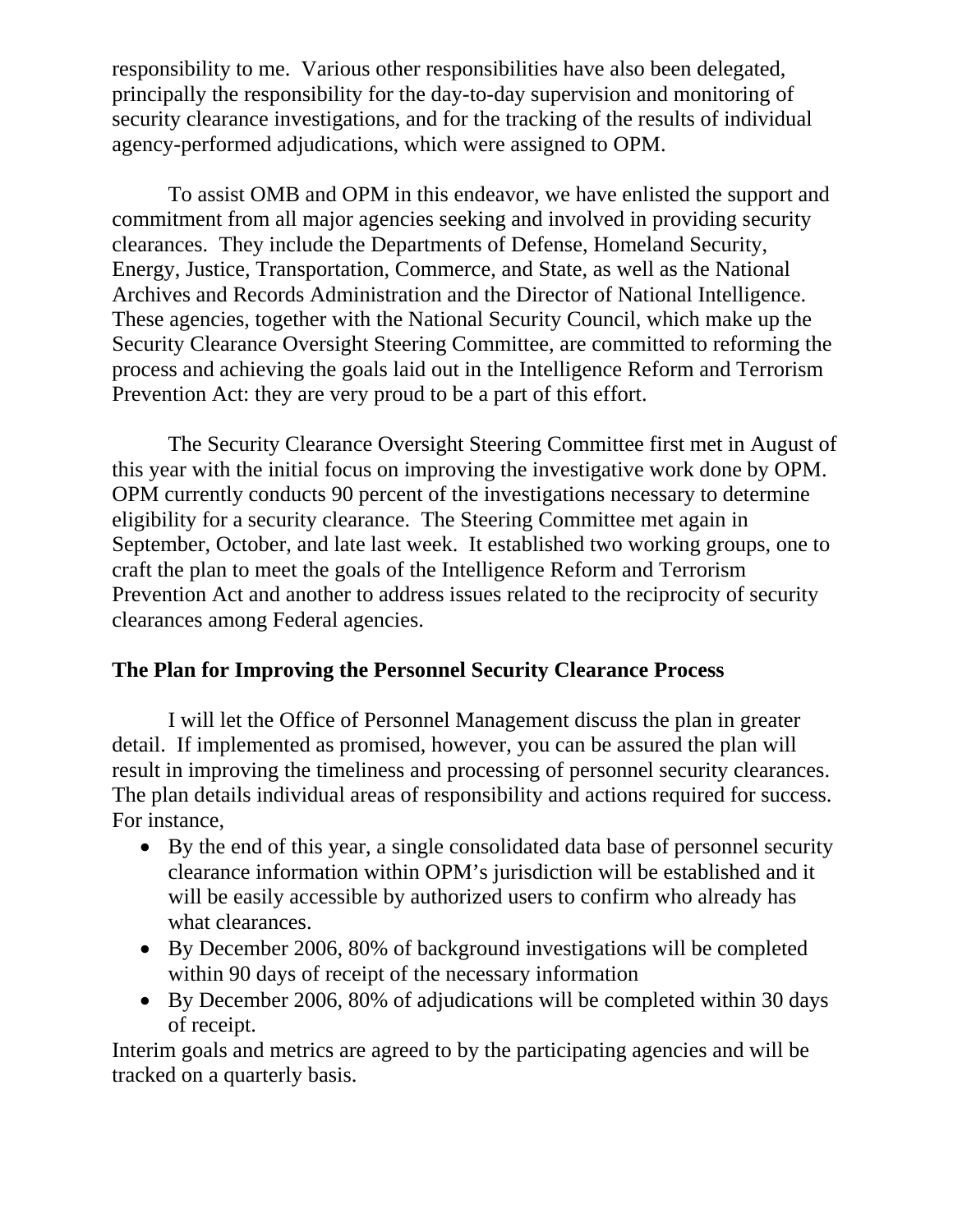### **Reciprocity**

Of course, if many agencies now requiring additional investigation of personnel with existing security clearances no longer require those investigations, the strain on the security clearance process would be diminished significantly. We commit to enforcing the longstanding policies that require agencies to honor existing security clearances except under extraordinary circumstances. Reciprocity means that for individuals with existing clearances at the same level, unless one of several narrow exceptions are present, an agency may not:

- request a new security questionnaire;
- review existing background investigations;
- review existing security questionnaires;
- initiate any new investigative checks.

The Reciprocity Working Group has identified the narrow exceptions which must be present in order for an agency to require the above additional investigations. Those exceptions are:

- the current clearance is interim or temporary;
- for highly sensitive programs, the current agency accepted greater risk by granting a waiver or other exception;
- for certain highly sensitive programs, the individual must satisfy a polygraph requirement of the new agency when no such requirement was imposed by the current agency;
- for certain highly sensitive programs, the individual is disqualified based upon immediate family who are not U.S. citizens if applicable to the new program;
- for certain highly sensitive programs, the individual does not meet additional but not duplicative investigative or adjudicative requirements approved by OMB on a program specific basis.

Reciprocity has been required before, but no one has ever held agencies accountable for honoring it. We will.

#### **Technology**

Technology can improve the way we collect information, investigate an individual's background, and track the security clearance process end to end. Our first priority is to maximize the use of technology at our disposal today. For instance, all agencies have committed to full use of eQIP, the system for electronic collection and transmission of individual background information, by April of 2006. This, alone, will ensure not only the timely collection of background information, but also that it is complete and accurate when it is received.